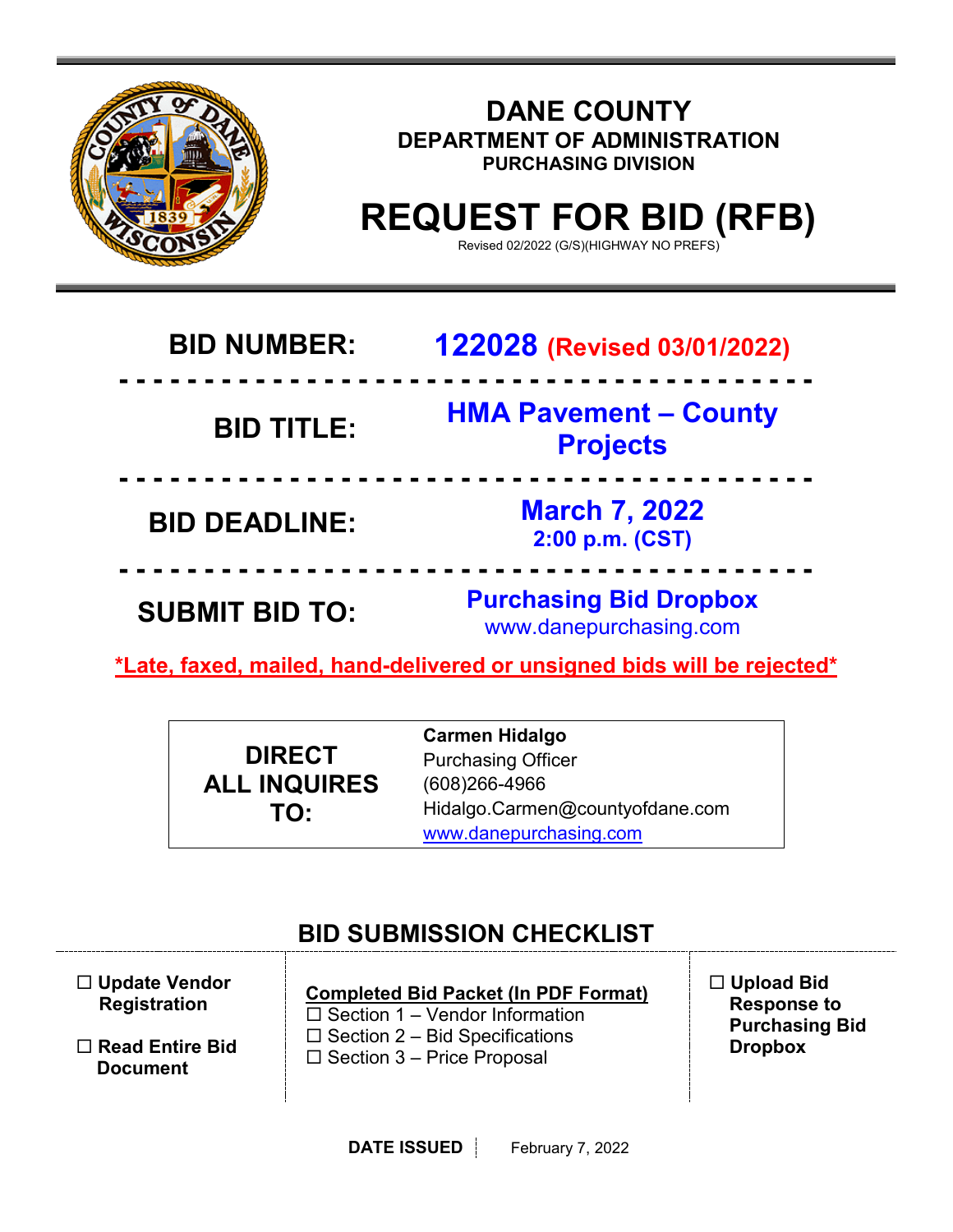## **VENDOR INFORMATION**

## **VENDOR NAME:**

| Vendor Information (address below will be used to confirm Local Vendor Preference) |                  |  |
|------------------------------------------------------------------------------------|------------------|--|
| <b>Address</b>                                                                     |                  |  |
| <b>City</b>                                                                        | County           |  |
| <b>State</b>                                                                       | $Zip+4$          |  |
| <b>Vendor Rep. Name</b>                                                            | <b>Telephone</b> |  |
| <b>Title</b>                                                                       |                  |  |
| <b>Email</b>                                                                       |                  |  |
| Dane County Vendor #                                                               |                  |  |

**Local Vendor Preference Does Not Apply To This Bid** *(Reference General Guidelines #1.6)* **Local Content Vendor Preference Does Not Apply To This Bid** *(Reference General Guidelines #1.7)*

### **Cooperative Purchasing** *(Reference General Guidelines #1.8)*

 $\Box$  I agree to furnish the commodities or services of this bid to municipalities and state agencies.

 $\Box$  I do not agree to furnish the commodities or services of this bid to municipalities and state agencies.

#### **Fair Labor Practice Certification** *(Reference General Guidelines #1.9)*

 $\Box$  Vendor has not been found by the National Labor Relations Board ("NLRB") or the Wisconsin Employment Relations Commission ("WERC") to have violated any statute or regulation regarding labor standards or relations in the seven years prior to the date this bid submission is signed.

 $\Box$  Vendor has been found by the National Labor Relations Board ("NLRB") or the Wisconsin Employment Relations Commission ("WERC") to have violated any statute or regulation regarding labor standards or relations in the seven years prior to the date this bid submission is signed.

|                    | Addenda – we hereby acknowledge receipt, review and use of the following addenda, if applicable. |               |                    |             |
|--------------------|--------------------------------------------------------------------------------------------------|---------------|--------------------|-------------|
| $\Box$ Addendum #1 | $\Box$ Addendum #2                                                                               | コ Addendum #3 | $\Box$ Addendum #4 | $\Box$ None |

#### **Signature Affidavit**

In signing this bid, we certify that we have not, either directly or indirectly, entered into any agreement or participated in any collusion or otherwise taken any action in restraint of free competition; that no attempt has been made to induce any other person or firm to submit or not to submit a bid; that this bid has been independently arrived at without collusion with any other bidder, competitor or potential competitor; that this bid has not been knowingly disclosed prior to the opening of bids to any other bidder or competitor; that the above statement is accurate under penalty of perjury.

The undersigned, submitting this bid, hereby agrees with all the terms, conditions, and specifications required by the County in this Request for Bid, and declares that the attached bid and pricing are in conformity therewith.

**Signature:** \_\_\_\_\_\_\_\_\_\_\_\_\_\_\_\_\_\_\_\_\_\_\_\_\_\_\_\_\_ **Title:** \_\_\_\_\_\_\_\_\_\_\_\_\_\_\_\_\_\_\_\_\_

**Printed Name:** \_\_\_\_\_\_\_\_\_\_\_\_\_\_\_\_\_\_\_\_\_\_\_\_\_\_ **Date:** \_\_\_\_\_\_\_\_\_\_\_\_\_\_\_\_\_\_\_\_\_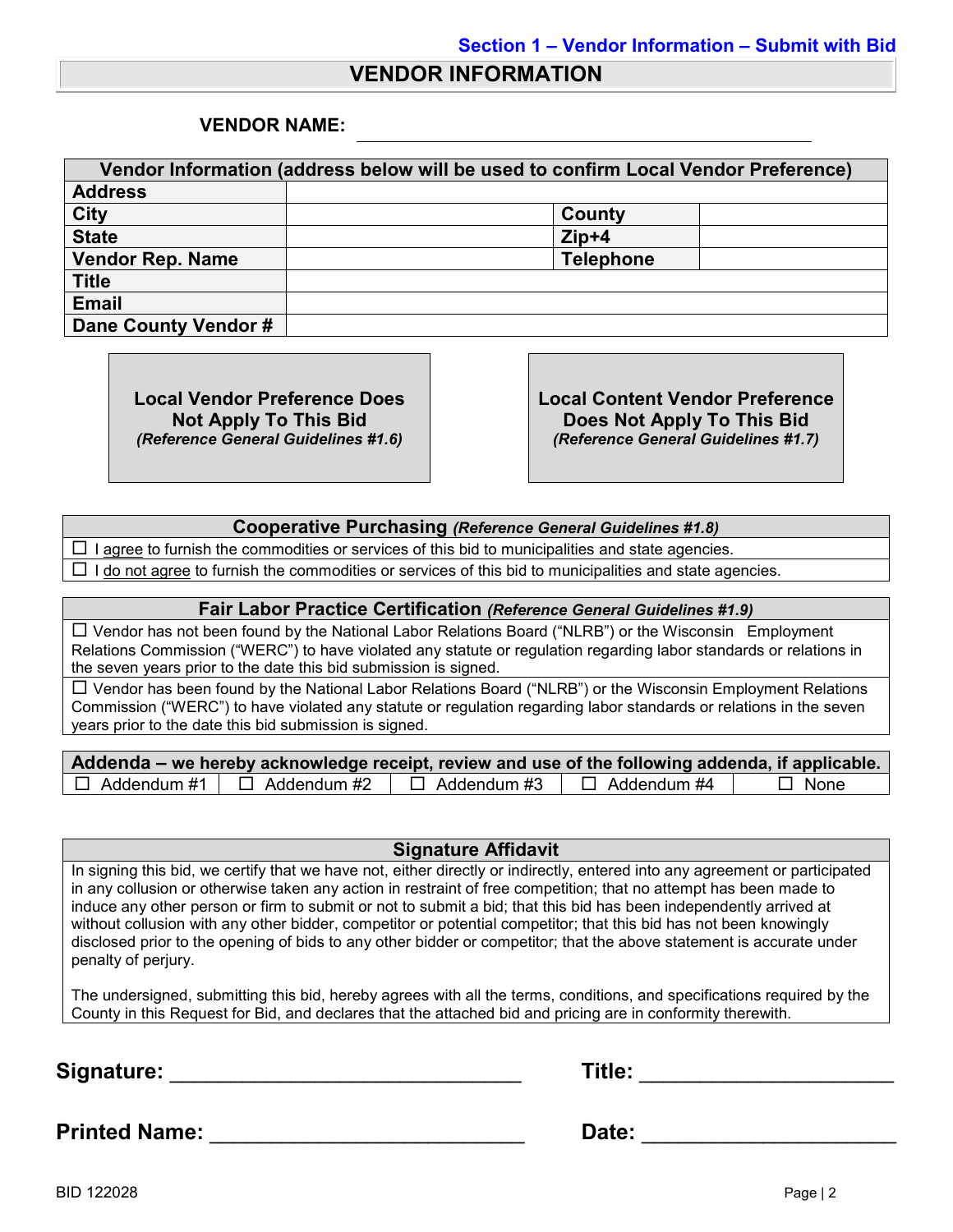# **BID AND SPECIFICATION OVERVIEW**

Dane County as represented by the Purchasing Division will accept bids for the purchase of specified item(s) as described within this document.

**Specification Compliance:** Bidder shall complete every space in the area provided with either a check mark to indicate the item being bid is exactly as specified **(Yes),** or deviates from bid specification **(No).** Any deviation from the minimum specifications stated herein must be identified in detail in the Specifications Deviations section of the bid and must include a description of how the proposed item(s) differ from the bid requirements, along with detailed justification for such deviation. Bidder shall include photos and schematics as necessary, for complete clarification.

The specifications below describe an acceptable product. Minor variations in specification may be accepted if, in the opinion of County staff, they do not adversely affect the quality, maintenance or performance of the item(s). Dane County reserves the right to accept or reject any and all bids, to waive informalities and to choose the bid that best meets the specifications and needs of the County.

**Term:** The contract shall be effective on the date indicated on the Dane County purchase order or the Dane County contract execution date and shall run for one year from that date.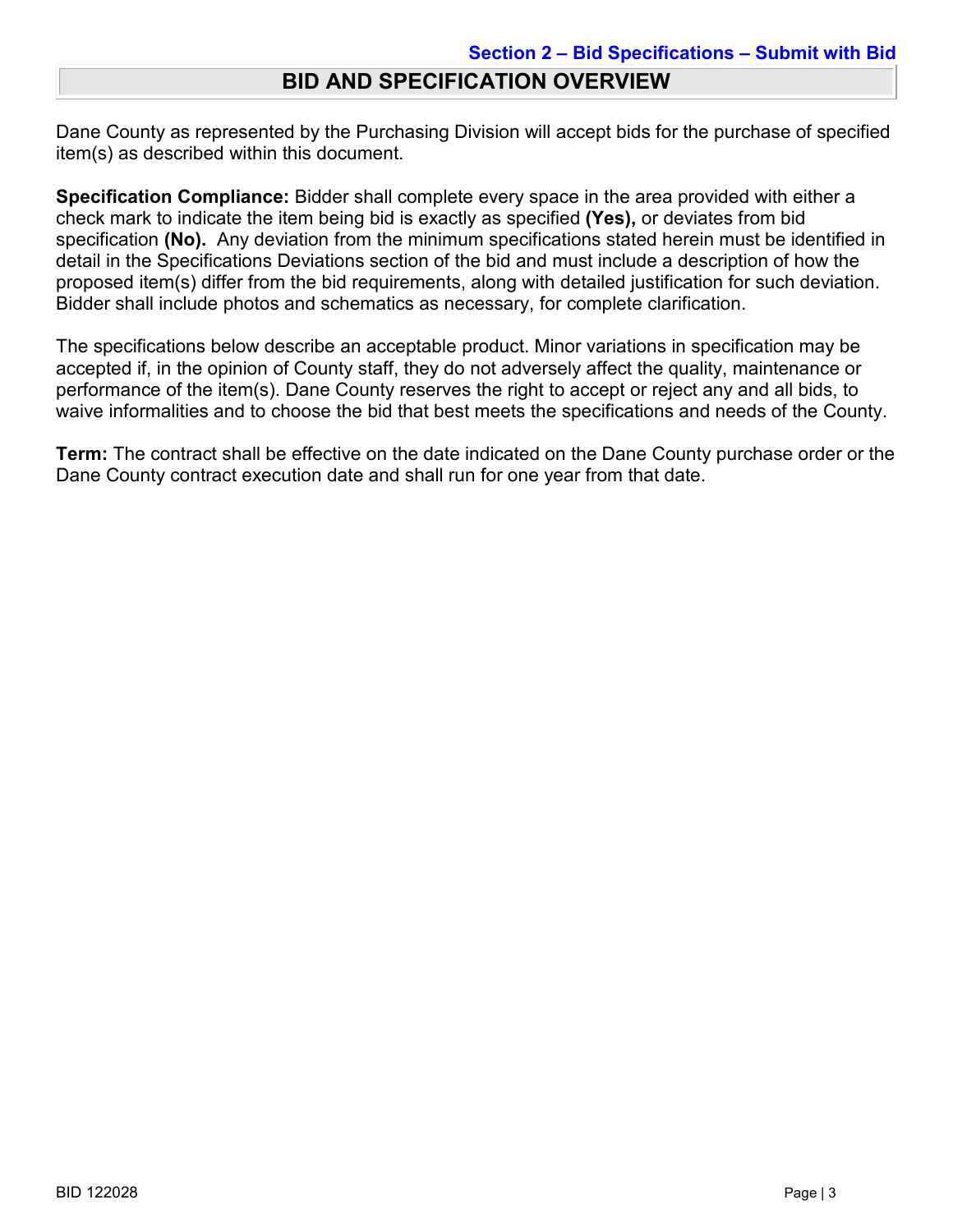# **BID SPECIFICATIONS BID 122028 HMA Pavement – County Projects**

Bids must be submitted on the attached RFB forms. Dane County reserves the right to accept or reject any and all bids submitted; and to accept such bids deemed to be in the best interest of the County. The bids will be reviewed initially to determine if requirements are met.

## **GENERAL**

All work and materials supplied under this proposal shall conform to the Standard Specifications for Road and Bridge Construction, 2021 edition (hereinafter referred to as the "Standard Specifications"), and all subsequent revisions and supplementary specifications, of the Wisconsin Division of Highways, Department of Transportation.

The special provisions in this proposal shall supplement and take precedence over the Standard Specifications.

The Dane County Highway and Transportation Department, the issuer of this bid proposal, shall hereinafter be referred to as "the County". On certain projects, when specified on the schedule of prices, other municipalities or County agencies will be awarding and administering their own contract.

All projects included in this proposal are subject to available funds and budget restraints.

## **BID DEPOSIT/PERFORMANCE BOND**

Each proposal must be accompanied by a certified or cashier's check payable to the Dane County Highway and Transportation Department, or by a bid bond, in the amount of 5% of the total amount bid. The bid bond can be uploaded electronically with the bid submission.

Successful bidders shall also furnish Dane County with a performance bond equal to 100% of the contracted amount (Wis. Statute 779.14).

#### **INSURANCE**

Bidders shall carry insurance as required in the Standard Terms and Conditions, Section 20. The bidder shall furnish Dane County Highway and Transportation Department **along with the bid** a certificate of insurance showing the type, amount, class of operations covered, effective dates, and expiration dates of policies.

## **CONTRACTOR QUALIFICATIONS**

All contractors must meet the following requirements in order to bid:

- 1. Have proven experience in highway paving and be included on the Wisconsin Department of Transportation list of prequalified contractors.
- 2. Have equipment sufficient to produce, deliver, and pave 200 tons of asphaltic material per hour.
- 3. Paving machines shall conform to the requirements of Section 450 of the Standard Specifications and be equipped with automatic leveling devices in working order.
- 4. Paving machines shall have sufficient power, when paving widths of up to 16 feet, to maintain paving speed, alignment and grade.
- 5. Experienced operators are required on all equipment used in the production and laying of the asphaltic material.
- 6. The contractor shall provide to the County, upon request, a list of equipment to be used on these projects, along with certification as to capacities, etc.
- 7. The following Emerging Small Business (ESB) requirements apply for all individual projects totaling \$100,000 or more. The contractor(s) submitting the responsible low bid shall provide required Emerging Small Business (ESB) reports to the Dane County Contract Compliance Officer within 24 hours after bid opening. The Contract Compliance Officer can be contacted at (608) 266-5623 to obtain the required forms or if there are any questions regarding the ESB requirements. If, upon evaluation of any of the bids submitted for any project over \$100,000 the low bids bidder(s) are not awarded a contract, the next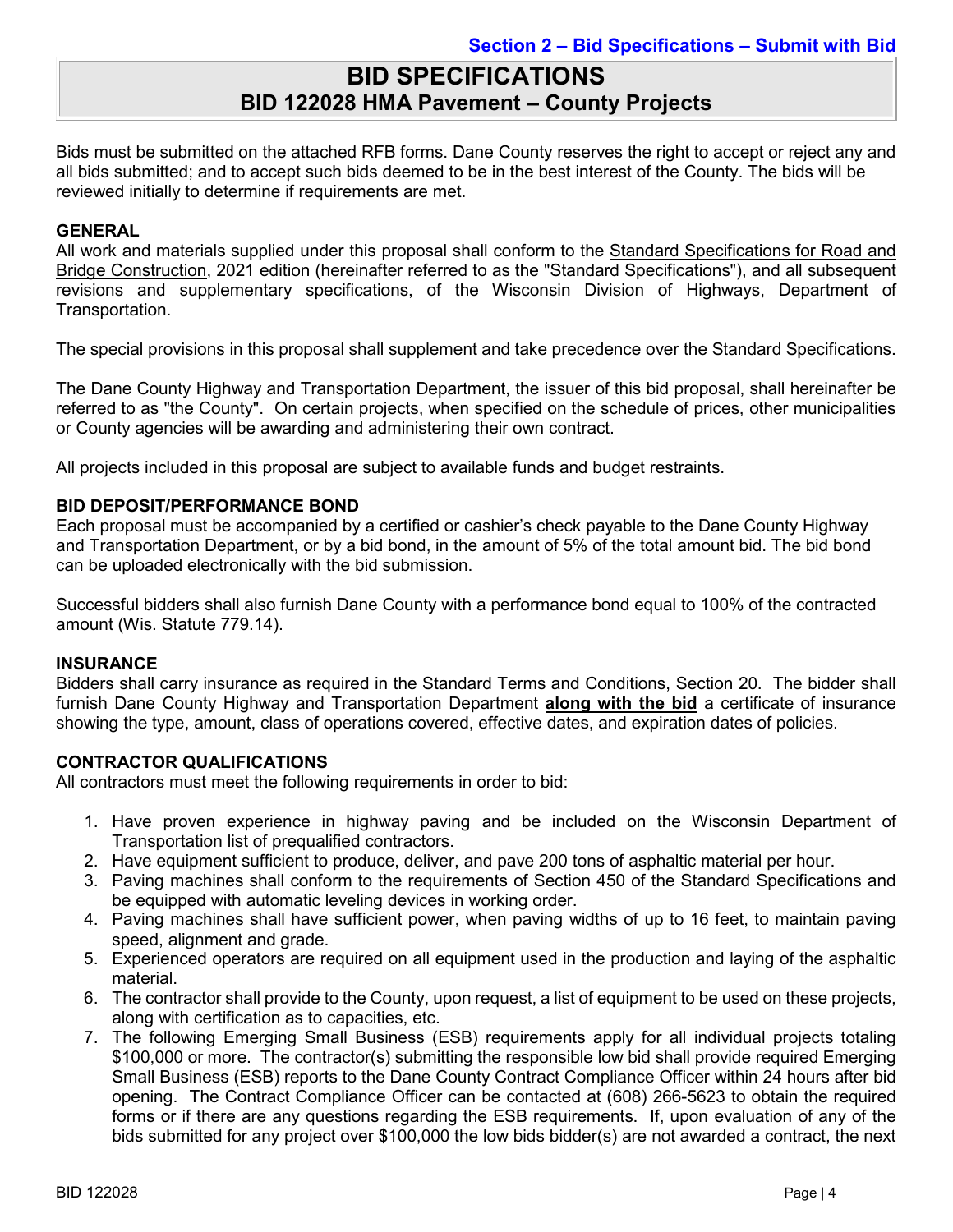lowest responsible bidder(s) shall submit the required ESB reports within 24 hours of notification by the Contract Compliance Officer.

### **NOTICE TO BEGIN WORK**

The contractor is required to begin work within ten calendar days after official notice from the County. Liquidated damages of \$200 per weekday will be assessed for any delay after this notification to begin.

The contractor will notify the County **48 hours** in advance of beginning the project in order for the County to provide an inspector. An inspector may not be furnished if notice of starting work by the contractor is not given to the County prior to 3:00 p.m. of the preceding day for projects starting on Tuesday thru Friday, or prior to 3:00 p.m. on Friday for projects starting on Saturday thru Monday. Failure to notify the County could result in nonpayment for that part of the work that is completed when an inspector is absent.

### **TERMINATION DATE**

Asphaltic paving on these projects shall be terminated before November 18, 2022. Any work performed beyond that date will be only by permission of the County.

#### **PRODUCTION**

On certain projects, when specified on the schedule of prices, the contractor shall supply a minimum of 200 ton per hour of asphaltic material on a continuous basis to provide a reasonable rate of production. If the contractor falls below this rate, the County shall have the option of suspending work and liquidated damages of \$300 per day will be assessed until full production is resumed.

After the asphaltic paving has started, the contractor shall proceed to complete the project at the earliest possible date. If the contractor should determine it necessary to stop the paving operation, the contractor shall make a request to the County for permission to stop work. The request shall be received by the County at least 24 hours before the proposed time of work stoppage. The request shall specify the proposed date and time of work stoppage, the reason for stopping work, and the period of time before paving is to resume. If permission is granted to discontinue work, the same liquidated damages as noted above will apply to further delays beyond the agreed resumption date.

The above conditions apply to all work on projects covered under this proposal. Contractors or sub-contractors, whether performing paving, grinding, milling and shaping, or pulverizing, are expected to maintain normal progress. Normal progress is defined as that which is reasonable for the scope of work involved.

#### **TRUCK ROUTES**

Hauling of asphalt paving material shall be done using County Class "A" highways and State highways, where possible.

## **TRAFFIC CONTROL**

The contractor will be responsible for all traffic control, including furnishing and maintaining all signs, flags, flagpersons, barricades and lights where required, to protect the safety of the traveling public, all in accordance with Section 643 of the Standard Specifications, and the Federal Highway Administration, Manual on Uniform Traffic Control Devices and its supplements. All work is to be done under traffic unless otherwise specified or allowed by the County.

#### **REMOVING ASPHALT SURFACE MILLING, Item 204.0120**

This work shall be in accordance with the requirements of Section 204 of the Standard Specifications, except as hereinafter amended.

A. Description. In most cases, milling will involve at least one vertical "butt" joint in order to match existing pavement. Should topographic or other physical constraints prevent a milling machine from making a satisfactory straight line, vertical "butt" joint, the contractor shall provide all labor and equipment necessary to complete the joint by other means.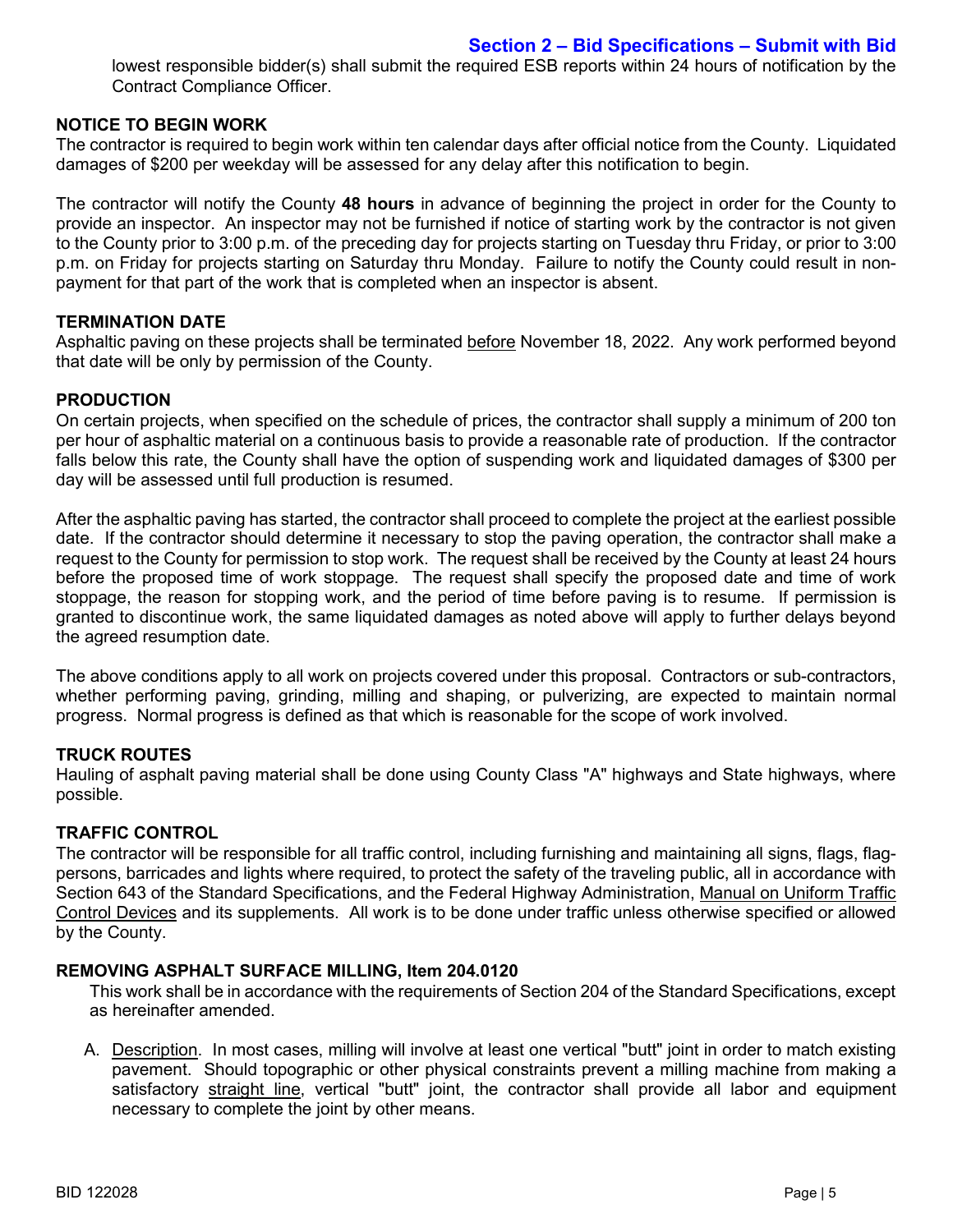B. Construction Methods. When adjacent to an existing concrete gutter, the contractor shall "wedge" cut the existing pavement surface to a width as specified by the County.

The depth of the "wedge" cut shall be a minimum of 1 1/2 inches adjacent to the gutter and 1/8 inch on the outside edge towards the street centerline. The depth of cut shall be measured to the top of the ridges.

- C. Method of Measurement. Milling shall be measured by the square yard of pavement surface ground. Widths of grinding greater than designated by the County shall be at the contractor's expense.
- D. Basis of Payment. Milling will be paid for at the contract unit price bid for grinding, and shall be full compensation for grinding the existing pavement surface, constructing vertical butt joints, for wedging utility castings after grinding, for street cleaning, and for all equipment, tools, labor, and incidentals necessary to complete the work in accordance with this contract.

### **HMA PAVEMENT – ITEMS 460.5000 THRU 460.8999**

A. Description. Materials covered under this provision shall conform to the State of Wisconsin, Department of Transportation's specifications for each "Type" mix.

The contractor will be responsible for providing mix design(s) and for testing required to insure uniformity of mix and adequacy of compaction. *A mix design must be submitted to the County for approval a minimum of 2 weeks prior to the start of paving.* In no case will paving be allowed to begin until the County is in receipt of said mix design(s).

### **Section 460.2.1** *Replace the entire text with the following:*

- $(1)$  Furnish a homogeneous mixture of coarse aggregate, fine aggregate, mineral filler if required, SMA stabilizer if required, recycled material if used, warm mix asphalt additive or process if used, and asphaltic material. Design mixtures conforming to table 460-1 and table 460-2 to 4.0% air voids to establish the aggregate structure.
- $(2)$  Determine the target JMF asphalt binder content for production from the mix design data corresponding to 3.0% air voids (97% Gmm) target at the design the number of gyrations (Ndes). Add liquid asphalt to achieve the required air voids at Ndes.
- $(3)$  For SMA, determine the target JMF asphalt binder content for production from the mix design data corresponding to 4.0% air voids (96% Gmm) target at Ndes.
- B. Method of Measurement. Payment will be made only for supplied material accompanied by a ticket containing the following information:
	- 1. Ticket number, date, and time
	- 2. Type of material
	- 3. Gross and net weights

A copy of the tickets will be given to the County inspector on the job site.

C. Basis of Payment. HMA Pavement bid item is full compensation for providing HMA pavement including binder, accepted as stated above, compacted in place and shall include all work necessary to provide quality management programs in accordance with QMP Management Program (QMP) listed below.

Partial payments will be made no sooner than monthly by the County as the work proceeds. Final payment will be withheld until final acceptance is made by the County.

D. Acceptance. Final acceptance of all asphaltic mixes shall be based primarily on the overall quality of finished pavement, compacted densities, the quality of workmanship and QMP documentation. QMP Documentation must be turned into the County before final acceptance. Documentation of the contractor's quality management program are definite factors in determining final acceptance, however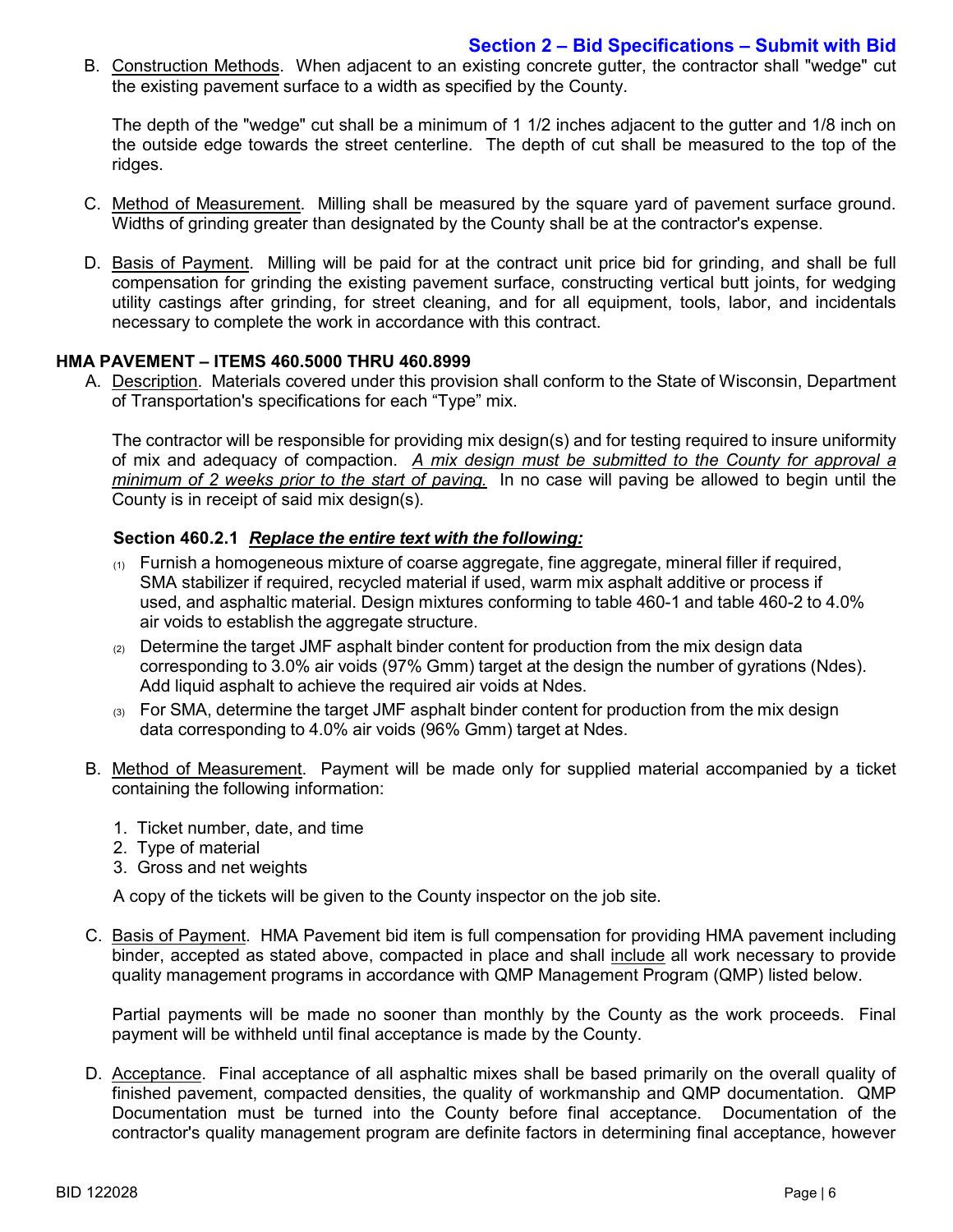the County reserves the right to reject any pavement on the basis of an obvious inconsistency, poor appearance, or poor ride.

## **QUALITY MANAGEMENT PROGRAM (QMP)**

A. Description. The provisions of WisDOT Specification 460.2.8 (QMP) are removed from these specifications and replaced with the Specifications listed under field quality control.

## B. Field Quality Control:

- 1. The Contractor is required to maintain an in-house Quality Control Program. Contractor personnel must be qualified per section 8-36 of the WisDOT Construction and Materials Manual to run this program. The engineer shall implement a Quality Assurance Program to reasonably assure that the specification are adhered to. The Contractor shall notify the Engineer of Work stages as they progress. The presence or absence of inspection or field observations shall not relieve the Contractor from inherent responsibility to conform to the specifications.
	- i. The contractor shall submit a proposed Job Mix Formula (JMF) for the Engineer's review at a minimum of 2 weeks prior to paving. The JMF shall be based on properties as specified by the Project's Detailed Specifications.
	- ii. A WisDOT HTCP Certified Mix Design Technician shall sign the JMF. If certified personnel are not available, a Professional Engineer shall sign the above statement.
	- iii. Mix designs must be preapproved by the Wisconsin Department of Transportation.
	- iv. The Contractor shall take samples under their Quality Control Program. For each mix produced, the contractor will sample and test as per the frequency requirements listed in the materials section of the QMP specifications. Each sample shall be tested for gradation and air voids. The average of all tests shall comply with the following specifications when compared to the JMF:

| 25.0                     | mm    | $+/-$ | 6.0%       |
|--------------------------|-------|-------|------------|
| 19.0                     | mm    |       | $+/-$ 5.0% |
| 12.5                     | mm    |       | $+/-$ 5.0% |
| 9.5                      | mm    |       | $+/-$ 5.0% |
| 2.36                     | mm    |       | $+/-$ 5.0% |
|                          | 75 µm |       | $+/-$ 2.0% |
| <b>Asphaltic Content</b> |       |       | $+/-$ 0.3% |
| Air Voids                |       |       | $+/-$ 1.3% |
| VMA <sup>2</sup>         |       |       | $+/-$ 0.5% |

<sup>2</sup> VMA limits based on minimum requirement for mix design nominal maximum aggregate size in table 460-1.

- 2. For each mix produced, the contractor shall submit one Asphalt Binder sample to be tested for compliance. This sample shall be in a one quart can and clearly labeled.
- 3. Testing Agency: Contractor shall engage qualified testing agency to perform density tests.
- 4. Thickness: In place compacted thickness of hot-mix asphalt courses will be checked by Engineer.
- 5. Surface Smoothness: Finished surface of each hot-mix asphalt course will be observed by Engineer for compliance with smoothness tolerances.
- 6. In-Place Density: Testing agency will determine density using nuclear density methods.
	- a. Testing shall be performed the day of placement.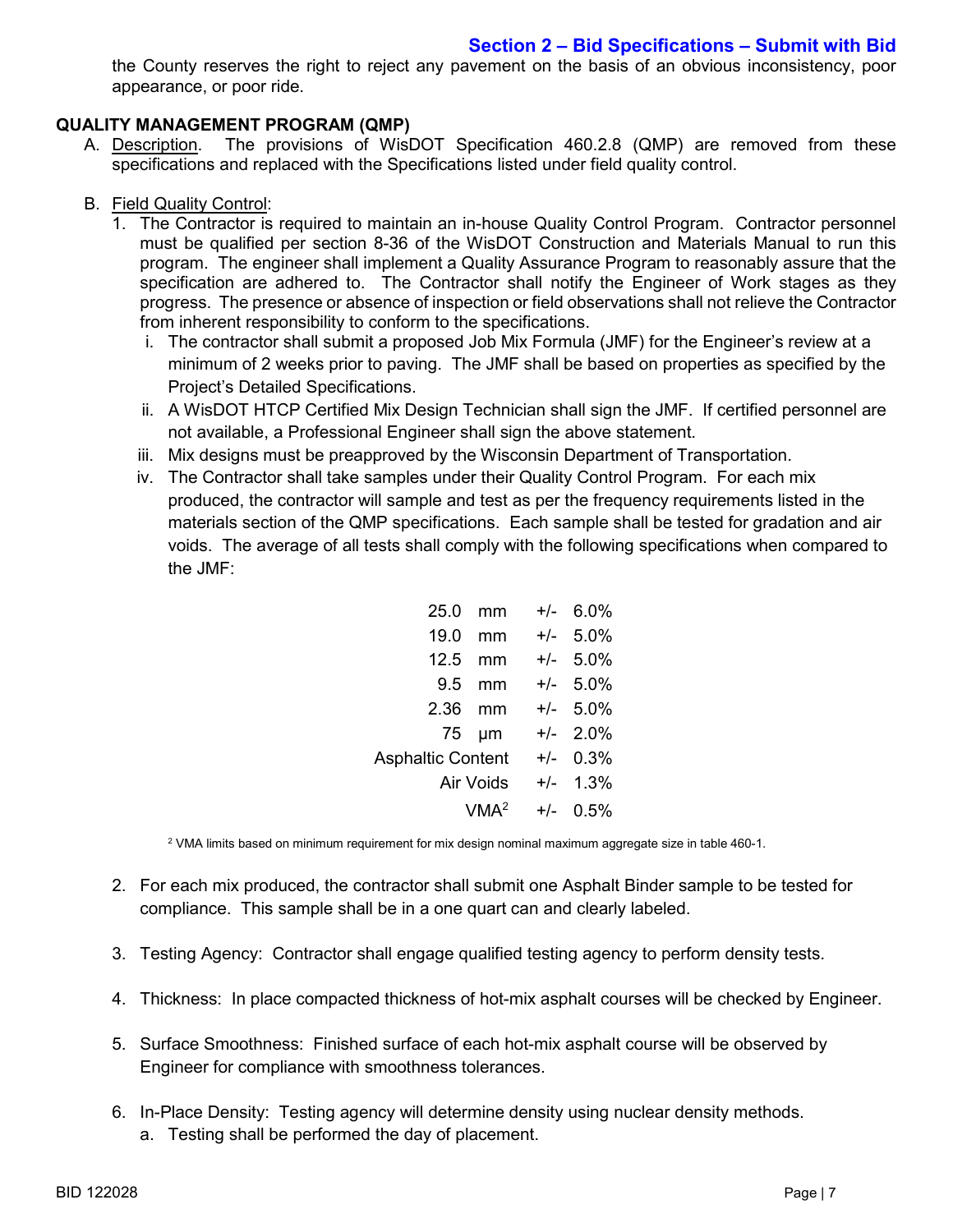## **Section 2 – Bid Specifications – Submit with Bid**

b. There shall be a minimum of five density tests for every 500 tons placed. The five tests should be taken across the mat at given location as may be designated by the Engineer. The average of these five tests shall meet the minimum required density conforming to Table 460-3 of the WisDOT Specifications ASP-6.

|                                               |       | <b>Percent of Target Maximum Density</b> |           |            |
|-----------------------------------------------|-------|------------------------------------------|-----------|------------|
| Location                                      | Layer | Mixture Type                             |           |            |
|                                               |       | LT and MT                                | <b>HT</b> | <b>SMA</b> |
| Traffic Lanes [2]                             | Lower | $93.0$ [3]                               | 93.0 [4]  | [5]        |
|                                               | Upper | 93.0                                     | 93.0      | $[5]$      |
| Side Roads, Crossovers,<br>Turn Lanes & Ramps | Lower | $93.0$ [3]                               | 93.0 [4]  | $[5]$      |
|                                               | Upper | 93.0                                     | 93.0      | $[5]$      |
| Shoulders and                                 | Lower | 91.0                                     | 91.0      | $[5]$      |
| Appurtenances                                 | Upper | 92.0                                     | 92.0      | $[5]$      |

#### **TABLE 460-3 MINIMUM REQUIRED DENSITY***[1]*

*[1]* The table values are for average lot density. If any individual density test result falls more than 3.0 percent below the minimum required target maximum density, the engineer may investigate the acceptability of that material.

*[2]* Includes parking lanes as determined by the engineer.

*[3]* Minimum reduced by 2.0 percent for a lower layer constructed directly on crushed aggregate or recycled base courses.

*[4]* Minimum reduced by 1.0 percent for a lower layer constructed directly on crushed aggregate or recycled base courses.

*[5] The minimum required densities for SMA mixtures are determined according to CMM-8-15.*

- c. Density tests will not be performed on leveling (scratch) courses.
- 7. Mixtures with failing densities will be accepted and paid for as provided in WisDOT Section 460.5.2.2.
- 8. Materials: The Contractor will randomly take samples of the delivered asphalt mix to be tested for compliance with the mix design.
	- a. Frequency of Testing. Daily sampling is required per each range of tonnage placed: 50-600 TN; 601-1,500 TN; 1,501-2,700 TN; 2,701-4200 TN.
	- b. Asphalt sample(s) to be tested for asphalt content, gradation, Bulk Specific Gravity (Gmb), Maximum Specific Gravity (Gmm), Air Voids (VA), Voids in Mineral Aggregates (VMA), and Percent Binder (Pb%).
- 9. Materials: The Contractor will randomly take samples of the delivered asphalt binder to be tested for compliance with the mix design. The Contractor will take one test at a minimum one test per mix; testing for penetration and viscosity.
- C. Basis of Payment: The contractor (bidder) shall include the Quality Management Program in the unit bid price for the asphaltic mixture. Said bid price shall be full compensation for all work herein specified and for all labor, tools, equipment, sampling, testing, record keeping and incidentals necessary to complete the work. A copy of all testing records shall be submitted to the County at the completion of paving operations. Testing records may be submitted as hard copies or electronically.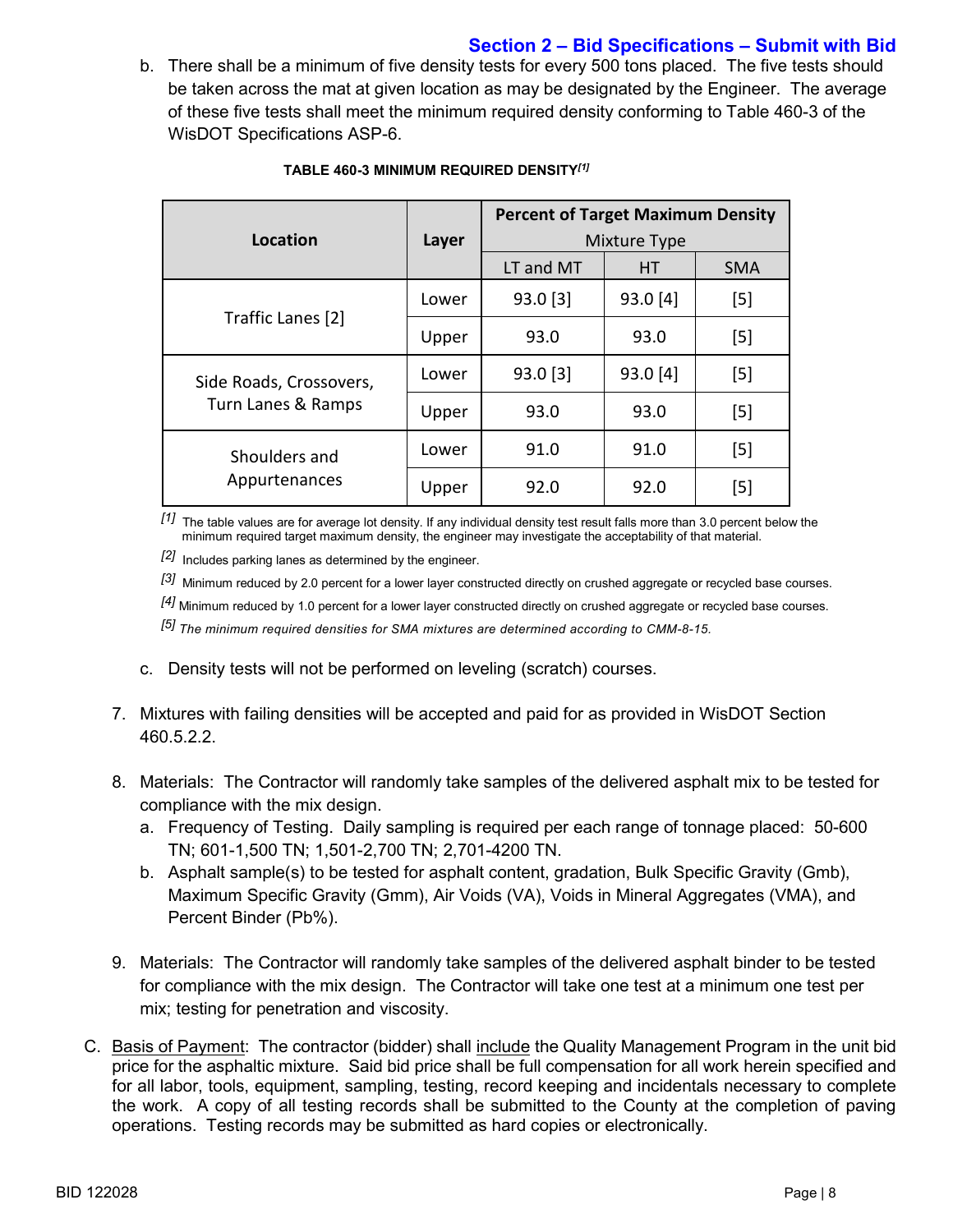## **Section 2 – Bid Specifications – Submit with Bid**

D. Acceptance. Final acceptance of all asphaltic mixes shall be based primarily on the overall quality of finished pavement, compacted densities, and the quality of workmanship. Documentation of the contractor's quality management program are definite factors in determining final acceptance, however the County reserves the right to reject any pavement on the basis of an obvious inconsistency, poor appearance, or poor ride.

## **CONCRETE CURB & GUTTER, Items 601.0407, 601.0411 & 601.0557**

This work shall be in accordance with the requirements of Section 601 of the Standard Specifications, except as hereinafter amended.

601.3.6 Expansion Joints. Place expansion joints in curb, gutter, or curb & gutter constructed next to asphaltic pavement or surfacing. Locate joints everywhere that tangent and radial curb, or curb & gutter meet; **on each side of every inlet 5-6' from the inlet**, but no closer than 6 feet from another joint; and on tangent sections place between 6 feet and 300 feet.

### **MOBILIZATION MILL, Item SPV.0060.01**

- A. Description. This section describes the work and operations necessary to move personnel, equipment, supplies and incidentals to the project site to accomplish milling hourly operations.
- B. Materials (Vacant)
- C. Construction (Vacant)
- D. Method of Measurement. Mobilization Mill shall be measured as each individual unit acceptably completed. In the event of multiple projects there will be a fixed mobilization charge to the first project site, with an hourly charge starting when the mill unloads at the first project site and ending when the clean-up at the last project site is complete.
- E. Basis of Payment. Payment for Mobilization Mill is full compensation for supplying and providing all materials and services, and for performing all work necessary to complete this contract bid item.

## **MILLING, HOURLY, Item SPV.0075.01, SPV.0075.02; 1-4' Mill, 4+-12' Mill respectively.**

- A. Description. This item is the same as Removing Asphaltic Surface Milling, Item 204.0120, except as modified below. Under this item, the County will supply the traffic control. The contractor will notify the County 48 hours in advance of milling in order for the County to provide traffic control.
- B. Materials (Vacant)
- C. Construction (Vacant)
- D. Method of Measurement. Milling, Hourly, shall be measured in 1/2 hour increments of time spent on the job plus a fixed mobilization charge to the project site. In the event of multiple projects there will be a fixed mobilization charge to the first project site, with an hourly charge starting when the mill unloads at the first project site and ending when the clean-up at the last project site is complete.
- E. Basis of Payment. Milling, Hourly will be paid for at the contract unit price bid for Milling, hourly and shall be full compensation for Milling the existing pavement surface, for wedging utility castings after Milling, for street cleaning, and for all equipment, tools, labor, and incidentals necessary to complete the work in accordance with this contract.

#### **TRUCKING MILLED MATERIAL, HOURLY, Item SPV.0075.03,**

A. Description. This item is for trucking with quad-axel dump trucks and disposal of material produced by milling operations.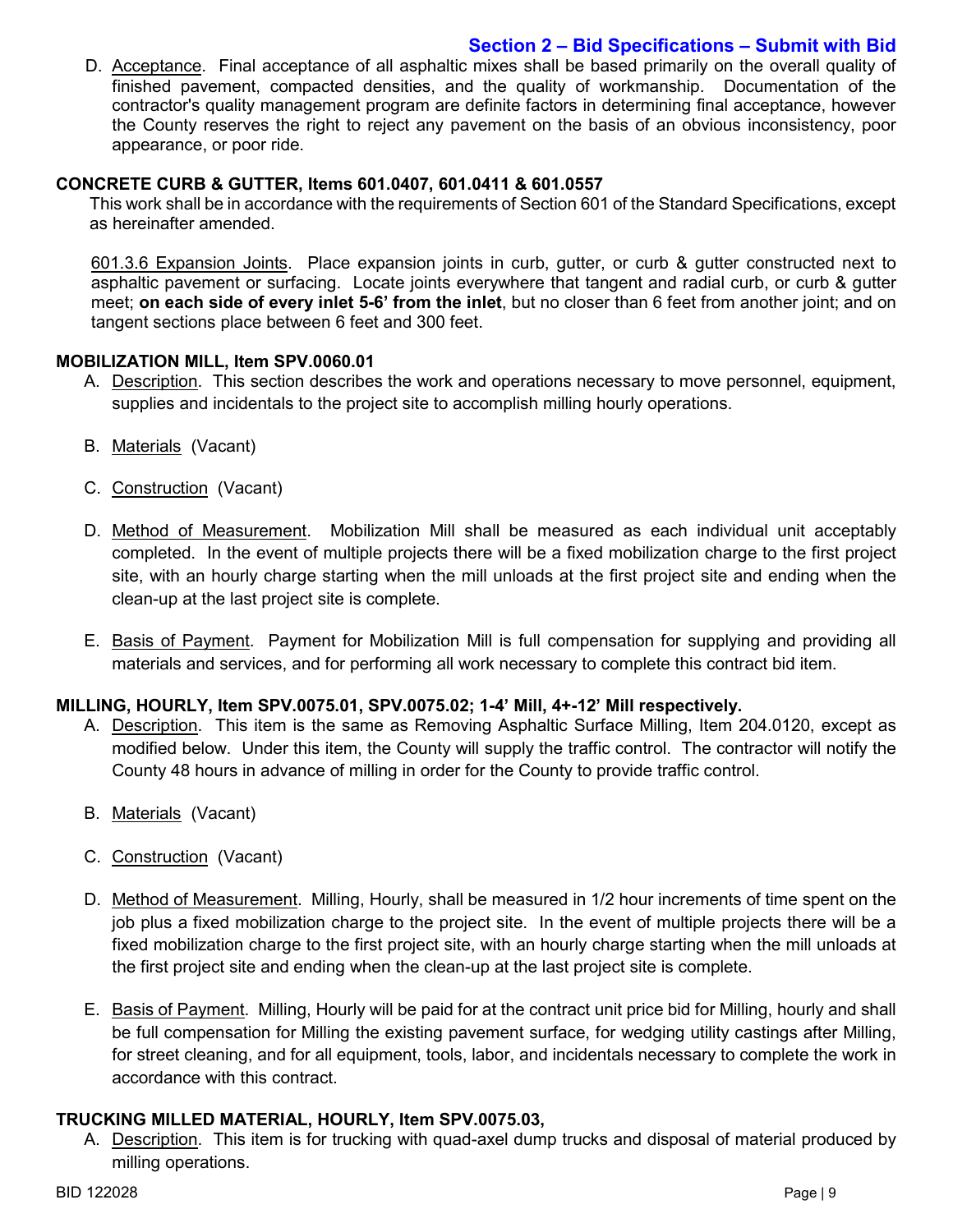- B. Materials (Vacant)
- C. Construction (Vacant)
- D. Method of Measurement. Trucking, Hourly, shall be measured in 1/2 hour increments of time spent on the job. In the event of multiple projects time will start when the truck is loaded at the first project site and end when the truck leaves the last project site.
- E. Basis of Payment. Trucking, Hourly, will be paid for at the contract unit price bid for trucking and shall be full compensation for the truck and operator and for all equipment, tools, labor, and incidentals necessary to complete the work in accordance with this contract.

#### **COLD MIX ASPHALT PAVEMENT, Item SPV.0195.01.**

- A. Description This special provision describes the cold mix asphalt mixture design and constructing cold mix asphalt pavement.
- B. Materials
	- 1. General Furnish a homogeneous mixture that is in accordance to the pertinent requirements of section 460 of the standard specifications, except gradation which shall conform to the requirements listed below.
	- 2. Aggregates All aggregates to be used in the asphaltic mixtures shall be of virgin nature. No recycled asphaltic aggregates will be accepted. Ensure that the aggregate blend conforms to the gradation requirements in table B-1. The values listed are design limits; production values may exceed those limits.

| <b>Sieve Size</b> |                   | <b>Percent Passing</b> |
|-------------------|-------------------|------------------------|
| $1$ in            | $25 \, \text{mm}$ | 100                    |
| $\frac{3}{4}$ in  | <b>19 mm</b>      | 100                    |
| $\frac{1}{2}$ in  | 12.5 mm           | 90-100                 |
| $3/8$ in          | $9.5$ mm          | 35-95                  |
| <b>No. 4</b>      | 4.7 mm            | 25-80                  |
| <b>No. 8</b>      | 2.36 mm           | 15-60                  |
| No. 16            | $1.18$ mm         | 30-55                  |
| No. 30            | $0.60$ mm         | $7 - 40$               |
| <b>No.50</b>      | $0.30$ mm         | $5 - 25$               |
| No. 100           | $0.15$ mm         |                        |
| No. 200           | 0.075 mm          | $3-8$                  |

#### Table B-1 AGGREGATE GRADATION MASTER RANGE

- 3. Asphaltic Material The asphaltic material shall be MC, SC, or Emulsified Asphalt conforming where applicable to section 455 of the standard specifications. The liquid asphalt shall be mixed at a total rate of 5-7% by weight. The exact rate shall be determined by the contractor to assure optimum performance. The bitumen shall be mixed at the appropriate temperature for the particular grade.
- 4. Cold Mix Design The contractor shall develop and submit an asphalt mix design as per the Asphalt Institute Manual MS-2 – Marshall Method. Mix designs are to be submitted to the department a minimum of 2 weeks prior to paving for review. The department will review mixture designs and report the results of that review to the contractor.

### C. Construction

1. Mixing Plant The paving material shall be mixed in a plant equipped with weigh belt conveyer and automatic computer controlled proportioning of asphalt to aggregate. The mixing chamber shall be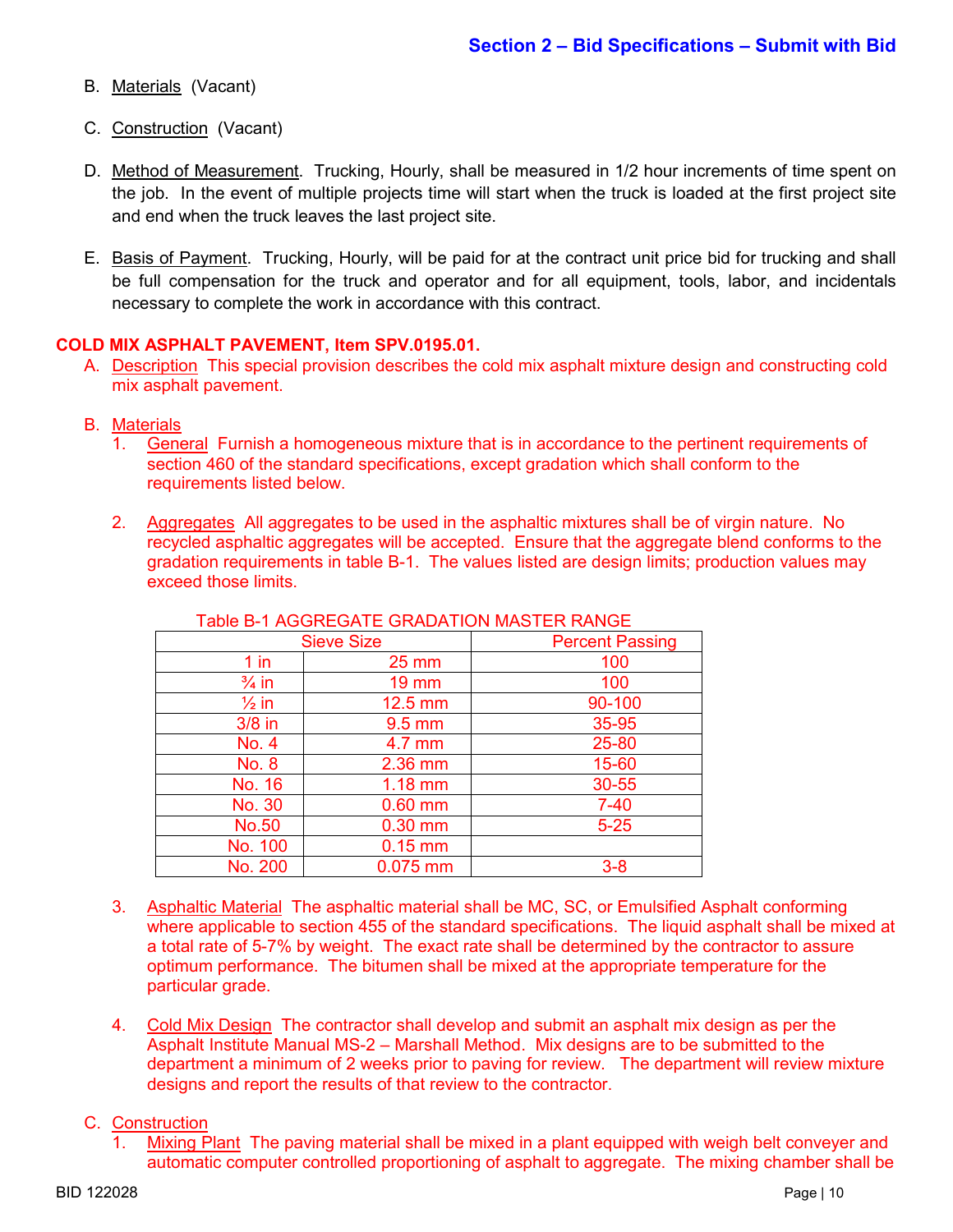## **Section 2 – Bid Specifications – Submit with Bid**

a minimum of 85 inches long to insure complete and uniform mixing of the bitumen and aggregates. The discharge temperature of the mix shall not exceed asphalt material manufacturer recommendations. Cold mix must be produced and used in a continuous operation and may not be stockpiled to be used at a later date.

- 2. Preparation of Roadway Prior to the application of the bituminous cold mix, the roadway is to be prepared conforming to section 211 of the standard specifications. No tack coat shall be placed prior to placement of the asphalt mixture.
- 3. Asphaltic Mixture Paver The paving material shall be laid with a self propelled paver conforming to section 450 of the standard specifications.
- 4. Compaction The asphaltic mixture shall be compacted conforming to section 450.3.2.6.2.
- D. Measurement The department will measure asphaltic mixtures by the ton of mixed aggregate and asphaltic material incorporated in the work unless the measurement subsection of a particular application specifies otherwise. Provide the engineer with weigh tickets showing the net weight of each load of material delivered. The department or department-authorized testing firms or agencies will test the contractor's truck, storage silo, or plant scales.
- E. Payment The department will pay for measured quantities at the contract unit price under the following bid item:

| <b>ITEM NUMBER</b> | <b>DESCRIPTION</b>               | UNIT |
|--------------------|----------------------------------|------|
| SPV.0195.01        | <b>Cold Mix Asphalt Pavement</b> | TON  |

Payment is full compensation for providing cold mix asphalt mix designs; for preparing foundation; for furnishing, preparing, hauling, mixing, placing, and compacting mixture; and for all materials.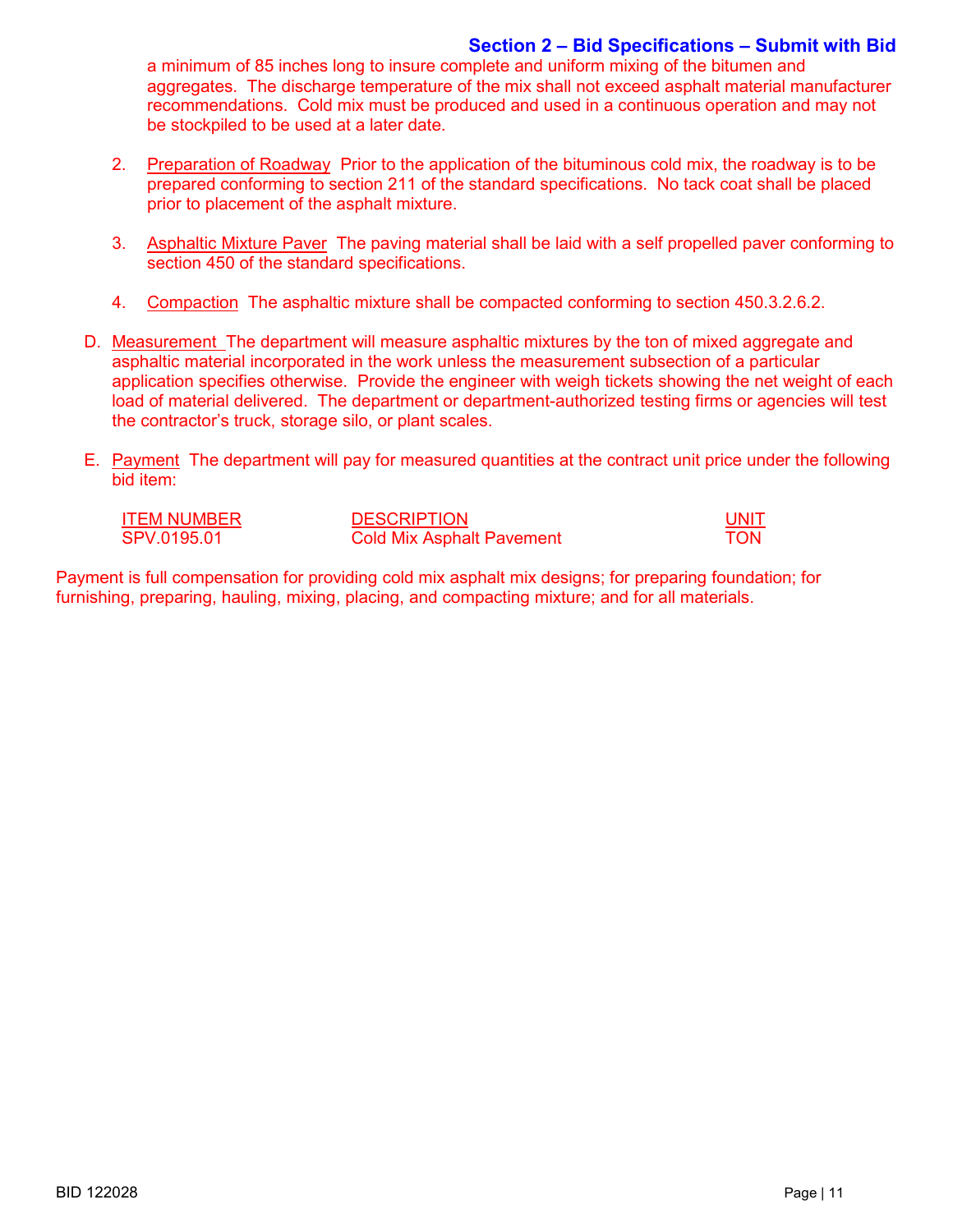## **CTH BB (Sprecher Rd. to Buss Rd.) – Town of Blooming Grove and Town of Cottage Grove Project No. 68146-2200**

This project is to replace culverts, pulverize & re-lay the existing pavement, construct a new 5" HMA pavement and crushed aggregate shoulders. The project starts 400 ft east of Sprecher Road and extends easterly to approximately 600 ft west of Buss Road to the new pavement limits.

Contractor work on this project will include the following items: Removing Asphaltic Surface (at 11 private driveways), Removing Asphaltic Surface, Butt Joints (start and end of project, mill to pulverize transitions, at 3 side roads, 11 private driveways), Curb & Gutter, Sidewalk, Pulverize & Relay Pavement, HMA Pavement and Sawing Asphalt.

Prior to the Contractor's work Dane County will replace culverts, widen the roadway to accommodate the proposed overlay where turn or bypass lanes will be added, and reconstruct intersections to meet current design standards. County work on this project is anticipated to be completed by approximately July/August of 2022 (subject to change). The County will be responsible for undercut of pulverized and relayed material if necessary. At completion of paving operations Dane County will construct gravel shoulders.

**Traffic Control**: The road will remain open to traffic during construction. Dane County will be responsible for installation and maintenance of permanent traffic control.

The contractor will be responsible to replace permanent traffic control drums and barricades moved during their operations. In addition, the contractor will be responsible for temporary signing and flagging required for their operations during construction. Contractor traffic control is incidental to construction.

#### Proposed Pavement Structure

| Pavement:      | 3 MT 58-28 S Lower<br>4 MT 58-28 S Upper |
|----------------|------------------------------------------|
| Approx. Length | 1.75 Miles                               |
| Width:         | 32 feet                                  |
| Depth:         | 3" Lower<br>2" Upper                     |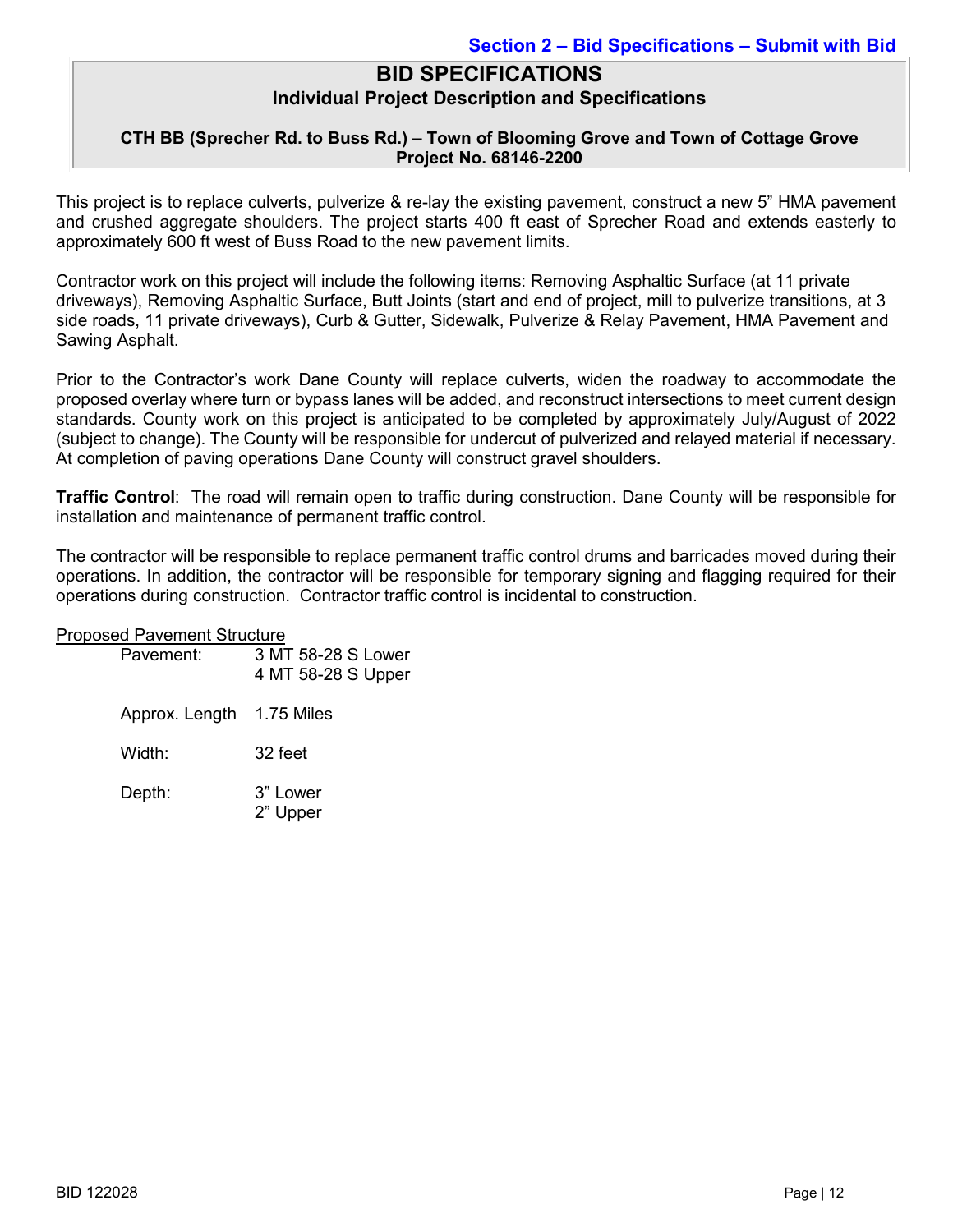## **CTH BW "W. Broadway" (US 12/18 "Beltline" to Frazier Avenue) – City of Monona Project No. 68147-2200**

This project is to remove the existing concrete pavement, concrete curb & gutter, base and subgrade and construct a new base, concrete curb and gutter and HMA pavement. Excavation work on this project is anticipated to begin in Mid to late April 2022 (Option B) or early June (Option A) (subject to change).

Contractor work on this project includes the following items: Removing Pavement, Removing Curb and Gutter, construction of new Concrete Curb & Gutter, Concrete Sidewalk at curb ramps and 6" HMA Pavement. The roadway will be constructed in 2 phases, and the Contractor should submit a bid for Option A (road closed/detour), Option B (traffic allowed), or both. Dane County would like to evaluate both options before deciding on traffic control. Contractor mobilization for each phase is incidental to construction.

Dane County will excavate the existing base and subgrade, reconstruct storm sewer as necessary, construct the new base course and landscape/finish the project.

### **OPTION A (road closed/detour)**

**Phase 1:** Reconstruct the intersection of CTH BW with Frazier Avenue. CTH BW between the Beltline and Frazier Avenue will be closed to all traffic except emergency vehicles during this phase. Traffic will be detoured to the Beltline during this time.

The contractor will remove concrete pavement, concrete curb and gutter and sidewalk within the intersection limits. Dane County will work behind the contractor excavating subgrade and constructing new subbase and base course within the intersection. At completion of base work by Dane County, the contractor will construct the concrete curb and gutter, concrete sidewalk and curb ramps. Dane County will finish the base as soon as curb work is complete in preparation for the contractor to construct the HMA pavement. Dane County will notify the contractor 3 days before paving is anticipated to begin and the contractor must begin paving within one day of the County finishing grade work. It is anticipated that the CTH BW/Frazier Avenue intersection will be ready for curb & gutter approximately the mid to late June (subject to change).

In addition to the concrete sidewalk and detectable warning fields on the corners of the intersection, the contractor is to construct concrete sidewalk and detectable warning fields in the median islands.

Traffic during phase 1 will be detoured onto the Beltline. Following completion of the paving, the intersection will be opened to traffic except those movements that go to or from the west leg.

**Phase 2:** Reconstruct CTH BW from Frazier Avenue to the westbound Beltline ramps. Traffic will not be allowed on CTH BW within the work zone. Westbound Beltline ramps will remain closed during this phase, except for construction traffic.

The contractor will remove concrete pavement and concrete curb and gutter between Frazier Avenue and the Beltline. Dane County will work behind the contractor excavating subgrade and constructing new subbase and base course. At completion of base work by Dane County, the contractor will construct the concrete curb and gutter. Dane County will finish the base as soon as curb work is complete in preparation for the contractor to construct the HMA pavement. Dane County will notify the contractor 3 days before paving is anticipated to begin and the contractor must begin paving within one day of the County finishing grade work. It is anticipated that the segment of CTH BW between Frazier Avenue and the Beltline will be ready for curb & gutter approximately late July to early August 2022 (subject to change), followed by paving.

Traffic during phase 2 will continue to be detoured onto the Beltline. Following completion of the paving and pavement marking, CTH BW will be opened to traffic.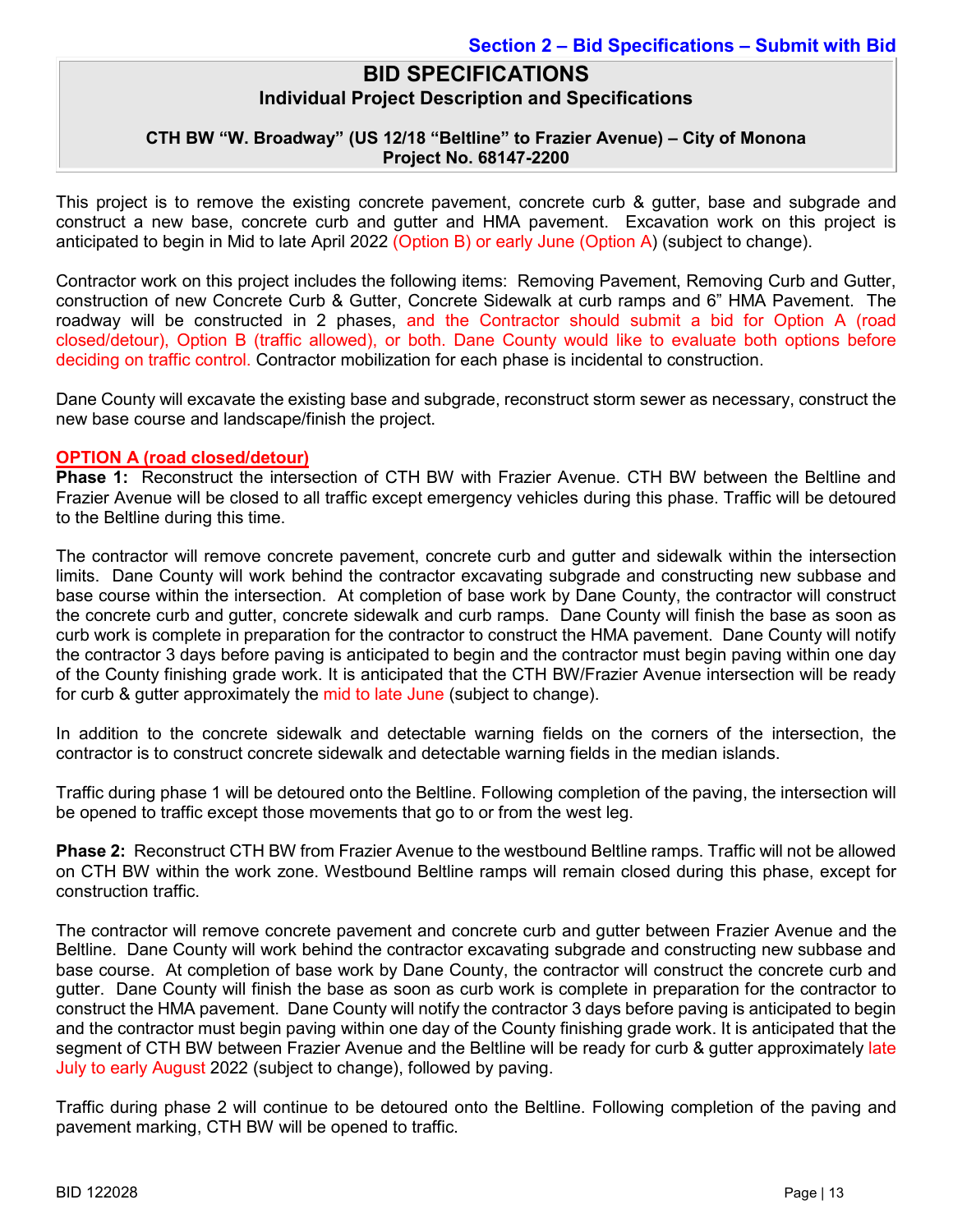## **CTH BW "W. Broadway" (US 12/18 "Beltline" to Frazier Avenue) – City of Monona Project No. 68147-2200**

#### **OPTION B (traffic allowed)**

**Phase 1:** Reconstruct the inner 4 lanes (2 in each direction) and median of CTH BW from the westbound Beltline ramps to Frazier Avenue, including through the Frazier Avenue intersection. One lane of traffic will be allowed in each direction using the outermost 12 ft of pavement. No left turns movements on CTH BW or Frazier Avenue or cross traffic using Frazier Avenue will be allowed.

The contractor will remove concrete pavement and concrete curb and gutter in the innermost 2 lanes in each direction and within the median. Dane County will work behind the contractor excavating subgrade and constructing new subbase and base course within the inner lanes. At completion of base work by Dane County, the contractor will construct the median concrete curb and gutter and in-median curb ramps at Frazier Avenue. Dane County will finish the base as soon as curb work is complete in preparation for the contractor to construct the HMA pavement. Dane County will notify the contractor 3 days before paving is anticipated to begin and the contractor must begin paving within one day of the County finishing grade work. It is anticipated that the CTH BW median will be ready for curb & gutter approximately early to mid-June 2022 (subject to change).

**Phase 2:** Reconstruct the remaining pavement and curb and gutter (outer lane in each direction) from the westbound Beltline ramps to Frazier Avenue, including through the Frazier Avenue intersection. One lane of traffic will be allowed in each direction using the innermost lane. No left turns or cross traffic using Frazier Avenue will be allowed.

The contractor will remove concrete pavement and concrete curb and gutter on the outer lanes between the westbound Beltline ramps and Frazier Avenue. Dane County will work behind the contractor excavating subgrade and constructing new subbase and base course. At completion of base work by Dane County, the contractor will construct the concrete curb and gutter. Dane County will finish the base as soon as curb work is complete in preparation for the contractor to construct the HMA pavement. Dane County will notify the contractor 3 days before paving is anticipated to begin and the contractor must begin paving within one day of the County finishing grade work. It is anticipated that the outer lanes in the segment of CTH BW between the westbound Beltline ramps and Frazier Avenue will be ready for curb & gutter approximately late June-early July 2022 (subject to change), followed by paving.

| Proposed Pavement Structure |                                            |
|-----------------------------|--------------------------------------------|
| Pavement:                   | Lower: 3 MT 58-28 S<br>Upper: 4 MT 58-28 H |
| Approx.                     | 0.23 Miles                                 |

Proposed Pavement Structure

Length: Width: varies Depth: 4" Lower 2" Upper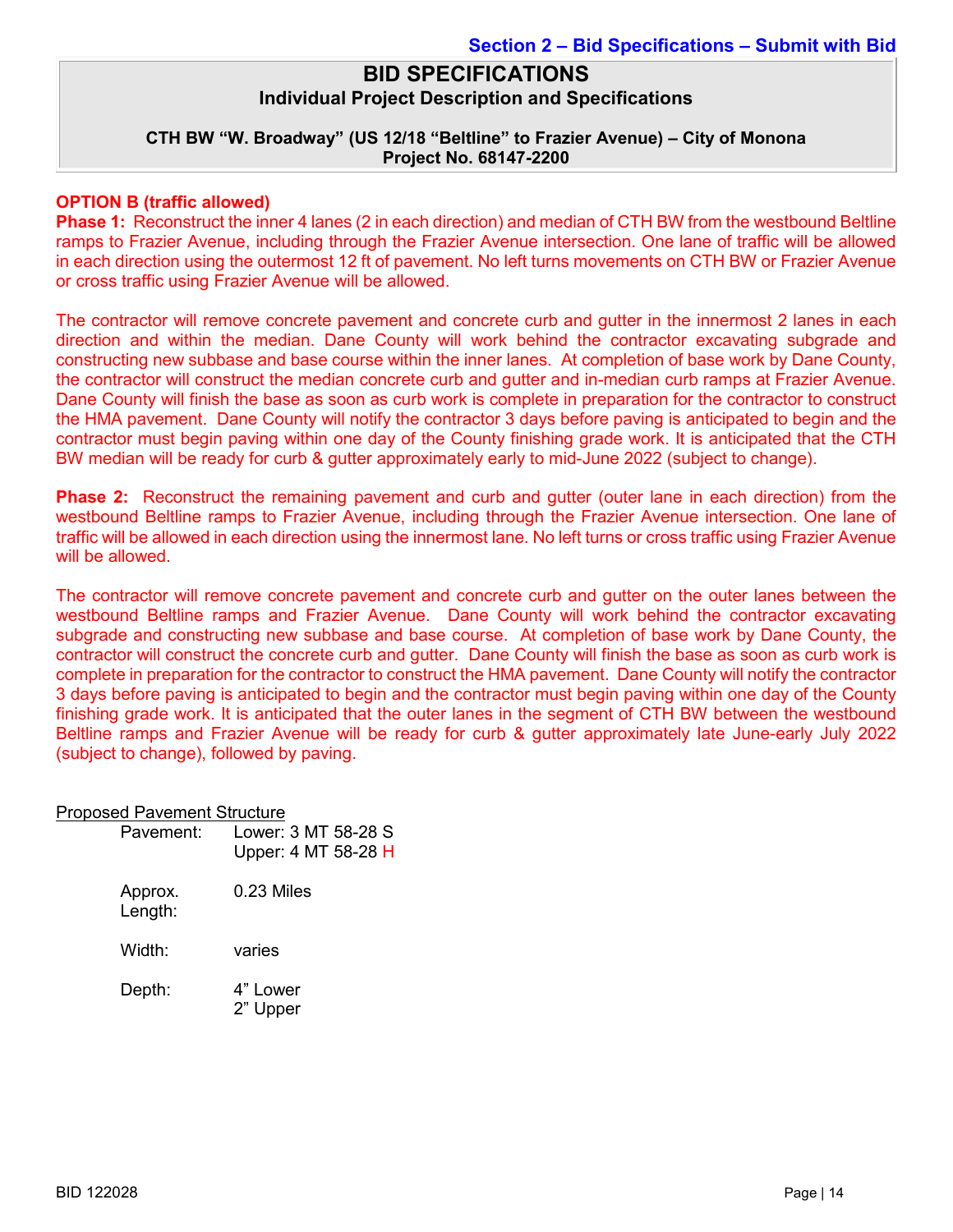## **CTH J (CTH JJ to CTH F) – Town of Vermont, Sections 17, 20 and 21 Project No. 68183-2200**

This project is to replace culverts, construct a 2 3/4-inch Cold Mix Asphalt Pavement scratch & overlay on the existing pavement on CTH J and build 1 ft crushed aggregate shoulders.

Contractor work on this project includes the following items: Removing Asphalt Surface Butt Joints, Removing Asphalt Surface, Cold Mix Asphalt Pavement and Sawing Asphalt.

Prior to the Contractor's work, Dane County will replace several culverts. This work is anticipated to be completed by April/May 2022 (subject to change). At completion of paving operations Dane County will construct gravel shoulders.

Removing Asphalt Surface Butt Joints includes the following locations $^{\rm 1}$  $^{\rm 1}$  $^{\rm 1}$ :

- East and west ends of the project
- 2 private driveways

Removing Asphalt Surface includes the following locations $^1$ :

• 2 private driveways

**Traffic Control**: The road will be open to traffic during construction. Dane County will be responsible for installation and maintenance of the permanent traffic control. The contractor will be responsible to replace permanent traffic control drums and barricades moved during their operations. In addition, the contractor will be responsible for temporary signing and flagging required for their operations during construction. A minimum of two flaggers are required for all operations. Contractor traffic control is incidental to construction.

#### Proposed Pavement Structure

| Pavement:                 | <b>Cold Mix Asphalt Pavement</b>             |
|---------------------------|----------------------------------------------|
| Approx. Length 0.80 Miles |                                              |
| Width:                    | 22 feet                                      |
| Depth:                    | 1" Scratch 22' wide<br>1 3/4" Upper 22' wide |

BID 122028 Page | 15

<span id="page-14-0"></span> $1$  Locations are approximate and may be modified slightly by DCH engineer.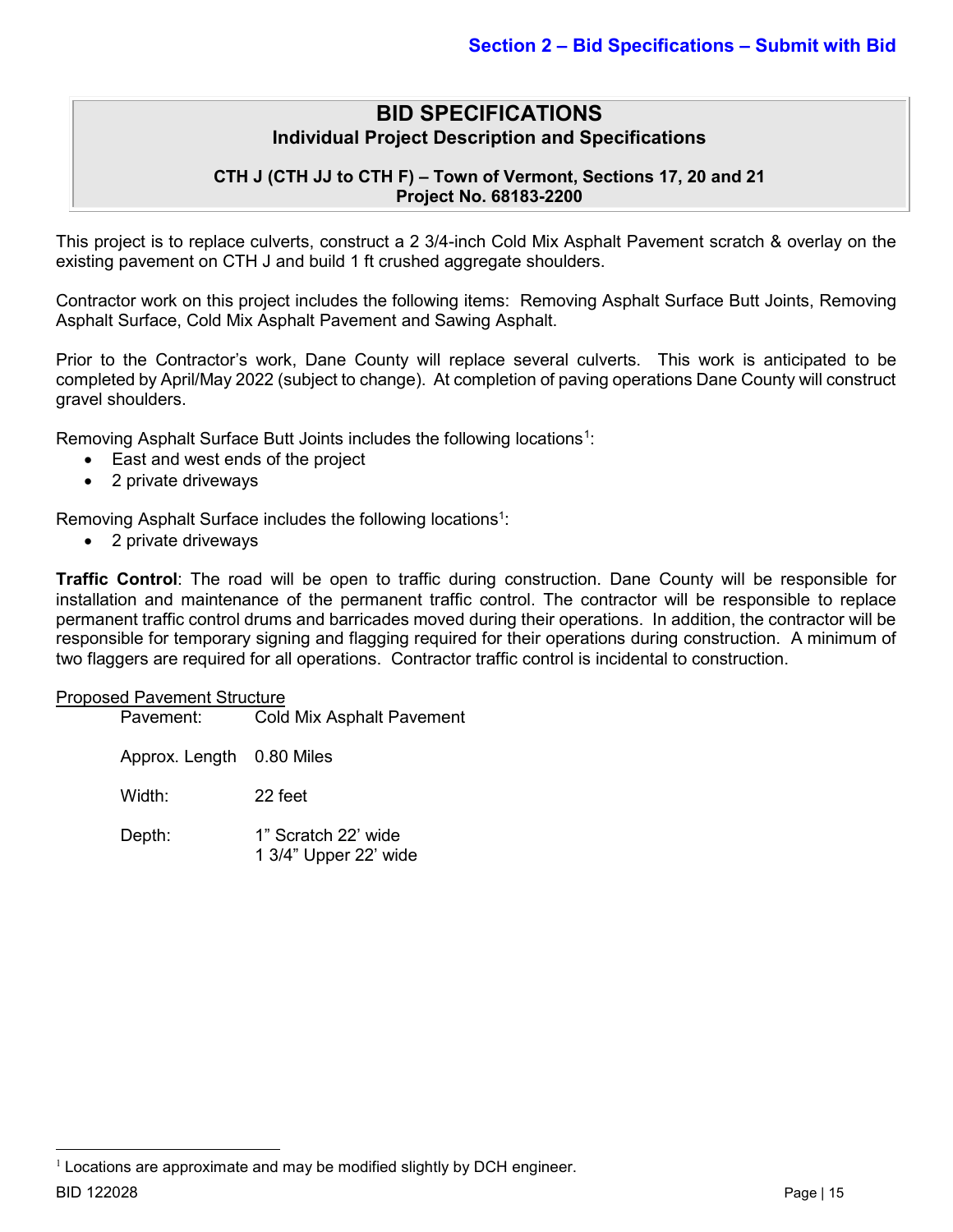**CTH J (CTH S to STH 78) – Town of Vermont, Section 36 & Town of Cross Plains, Sections 27-34 Project No. 68184-2200**

## **CHIP Funded**

This project is to mill and overlay the existing pavement on CTH J (CTH S to STH 78).

Prior to the contractor's work Dane County will replace culverts. County work on this project is anticipated to be completed approximately May/June of 2022 (subject to change).

Contractor work will include the following items: Removing Asphalt Surface Milling, Removing Asphalt Surface Butt Joints, HMA Pavement and Sawing Asphalt. Mill to depth of 2 ¾". The new 2 3/4" pavement will be constructed to match the milled slope.

Removing Asphalt Surface Milling will include the widened pavement areas at CTH S and STH 78 and will be measured and paid as the width required to remove the existing asphalt pavement only. Additional milling wider than the pavement to accommodate paving operations will be incidental to the item removing asphalt surface milling. Removing Asphalt Surface Butt Joints will also include the following areas $^2$  $^2$ :

- 3 side road intersections
- 12 private driveways

Dane County will construct gravel shoulders after contract work is complete.

The road will be open to traffic during construction. The contractor is responsible for traffic control signing and flagging during their operations. A minimum of two flaggers are required for all operations. The contractor's traffic control is incidental to construction.

Proposed Pavement Structure Pavement: Upper: 4 LT 58-28 S Approx. Length 4.00 miles Width: 28 feet + 1 ft gravel shoulders Depth: 2 3/4" Upper

<span id="page-15-0"></span>BID 122028 Page | 16  $2$  Locations are approximate and may be modified slightly by DCH engineer.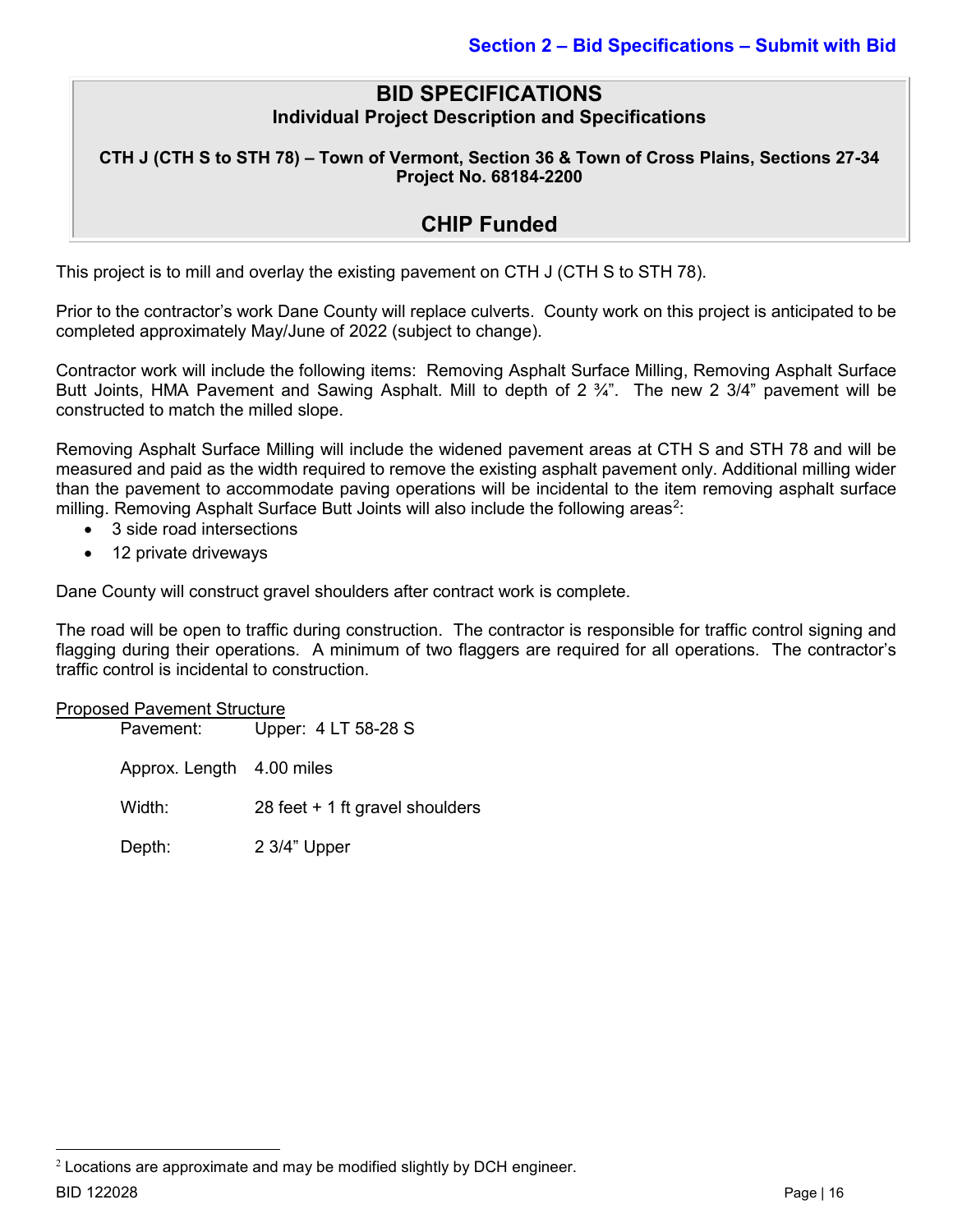#### **CTH MN (Williams Drive to CTH N) – Town of Pleasant Springs, Sections 4 and 5, and Town of Cottage Grove, Section 33 Project No. 68188-2200**

This project is to replace culverts, bench and widen the shoulders, scratch coat and overlay, widen the existing pavement from 22' to 28' and construct 1' wide crushed aggregate shoulders.

Contractor work on this project will include the following items and will be completed after the County's work: Pulverize and Relay (1,800 ft to CTH N), Removing Asphaltic Surface, Butt Joints and HMA Pavement.

Removing Asphaltic Surface Milling will include<sup>[3](#page-16-0)</sup>:

• 3 private paved driveways

Removing Asphaltic Surface Butt Joints will include<sup>3</sup>:

- Start and end of project
- 5 intersections: Williams Drive x 2, Oak Street, Stonedahl Road, Fieldview Lane
- 3 private paved driveways

Prior to the contractor's work Dane County will replace culverts and widen the subgrade as necessary. Dane County work is anticipated to be completed by approximately April-May 2022 (subject to change). At completion of paving operations Dane County will construct gravel shoulders.

**Traffic Control**: The road will be open to traffic during construction. Dane County will be responsible for installation and maintenance of permanent traffic control.

The contractor will be responsible to replace permanent traffic control drums and barricades moved during their operations. In addition, the contractor will be responsible for temporary signing and flagging required for their operations during construction. A minimum of two flaggers are required for all operations. Contractor traffic control is incidental to construction.

#### Proposed Pavement Structure

| Pavement:                 | Lower: 3 LT 58-28 S (shoulders and on pulverize/relay areas only)<br>Upper: 4 LT 58-28 S                  |
|---------------------------|-----------------------------------------------------------------------------------------------------------|
| Approx. Length 1.05 miles |                                                                                                           |
| Width:                    | 22 feet (existing)<br>28 feet (proposed)                                                                  |
| Depth:                    | $2\frac{1}{4}$ for 3 ft wide paved shoulders + pulverized/relaid areas (lower)<br>2 3/4" Overlay 28' wide |

BID 122028 Page | 17

<span id="page-16-0"></span> $3$  Locations are approximate and may be modified slightly by DCH engineer.